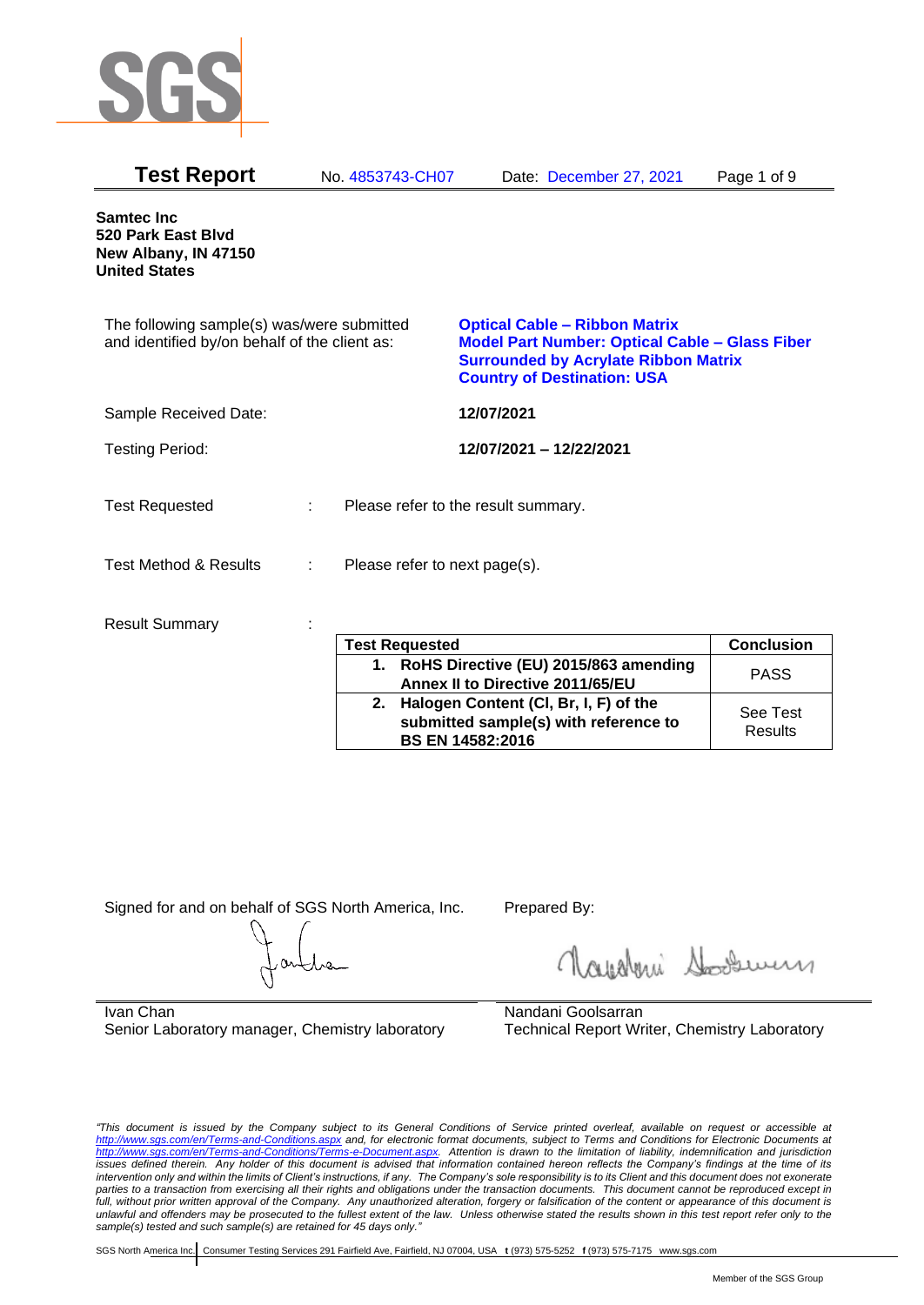

**Test Report** No. 4853743-CH07 Date: December 27, 2021 Page 2 of 9

**1. RoHS Directive (EU) 2015/863 amending Annex II to Directive 2011/65/EU**

**Testing was done at an SGS Affiliate Laboratory:**

Test Part Description :

| Specimen<br>No. | <b>SGS Sample ID</b>               | <b>Description</b>                     |
|-----------------|------------------------------------|----------------------------------------|
| 1.              | HKT21-061819.014                   | Transparent plastic - Acrylate matrix. |
| 2.              | HKT21-061819.015                   | Purple glass fiber - Glass fiber.      |
| Remarks :       |                                    |                                        |
|                 | $(1)$ 1 mg/kg = 1 ppm = 0.0001%    |                                        |
|                 | (2) MDL = Method Detection Limit   |                                        |
|                 | $(3)$ ND = Not Detected $($ < MDL) |                                        |
|                 | $(4)$ "-" = Not Regulated          |                                        |
|                 |                                    |                                        |

# **RoHS Directive (EU) 2015/863 amending Annex II to Directive 2011/65/EU.**

Test Method : With reference to IEC 62321-4:2013+A1:2017, IEC62321-5:2013, IEC62321-7-2:2017, IEC62321-6:2015 and IEC62321-8:2017, analyzed by ICP-OES, UV-Vis and GC-MS. (Decision Rule: please refer to appendix 1: Category 1).

| Test Item $(s)$               | Limit | Unit   | MDL.              | 014.      | 015.      |
|-------------------------------|-------|--------|-------------------|-----------|-----------|
| Cadmium (Cd).                 | 100   | mg/kg. | $\overline{2}$    | <b>ND</b> | <b>ND</b> |
| Lead (Pb).                    | 1,000 | mg/kg. | $\overline{c}$    | <b>ND</b> | <b>ND</b> |
| Mercury (Hg).                 | 1,000 | mg/kg. | $\overline{c}$    | <b>ND</b> | ND        |
| Hexavalent Chromium (Cr(VI)). | 1,000 | mg/kg. | 8                 | <b>ND</b> | <b>ND</b> |
| Sum of PBBs.                  | 1,000 | mg/kg. | $\qquad \qquad -$ | ND        | ND        |
| Monobromobiphenyl.            |       | mg/kg. | 5                 | <b>ND</b> | ND        |
| Dibromobiphenyl.              |       | mg/kg. | 5                 | ND        | ND        |
| Tribromobiphenyl.             |       | mg/kg. | 5                 | ND.       | ND        |
| Tetrabromobiphenyl.           |       | mg/kg. | 5                 | ND        | ND        |
| Pentabromobiphenyl.           |       | mg/kg. | 5                 | ND        | ND        |
| Hexabromobiphenyl.            |       | mg/kg. | 5                 | <b>ND</b> | <b>ND</b> |
| Heptabromobiphenyl.           |       | mg/kg. | 5                 | <b>ND</b> | <b>ND</b> |
| Octabromobiphenyl.            |       | mg/kg. | 5                 | <b>ND</b> | <b>ND</b> |
| Nonabromobiphenyl.            |       | mg/kg. | 5                 | <b>ND</b> | <b>ND</b> |
| Decabromobiphenyl.            |       | mg/kg. | 5                 | <b>ND</b> | <b>ND</b> |
| Sum of PBDEs.                 | 1,000 | mg/kg. |                   | <b>ND</b> | <b>ND</b> |
| Monobromodiphenyl ether.      |       | mg/kg. | 5                 | <b>ND</b> | <b>ND</b> |
| Dibromodiphenyl ether.        |       | mg/kg. | 5                 | <b>ND</b> | <b>ND</b> |
| Tribromodiphenyl ether.       |       | mg/kg. | 5                 | ND        | <b>ND</b> |
| Tetrabromodiphenyl ether.     |       | mg/kg. | 5                 | <b>ND</b> | <b>ND</b> |

*"This document is issued by the Company subject to its General Conditions of Service printed overleaf, available on request or accessible at <http://www.sgs.com/en/Terms-and-Conditions.aspx> and, for electronic format documents, subject to Terms and Conditions for Electronic Documents at [http://www.sgs.com/en/Terms-and-Conditions/Terms-e-Document.aspx.](http://www.sgs.com/en/Terms-and-Conditions/Terms-e-Document.aspx) Attention is drawn to the limitation of liability, indemnification and jurisdiction issues defined therein. Any holder of this document is advised that information contained hereon reflects the Company's findings at the time of its intervention only and within the limits of Client's instructions, if any. The Company's sole responsibility is to its Client and this document does not exonerate parties to a transaction from exercising all their rights and obligations under the transaction documents. This document cannot be reproduced except in full, without prior written approval of the Company. Any unauthorized alteration, forgery or falsification of the content or appearance of this document is unlawful and offenders may be prosecuted to the fullest extent of the law. Unless otherwise stated the results shown in this test report refer only to the sample(s) tested and such sample(s) are retained for 45 days only."*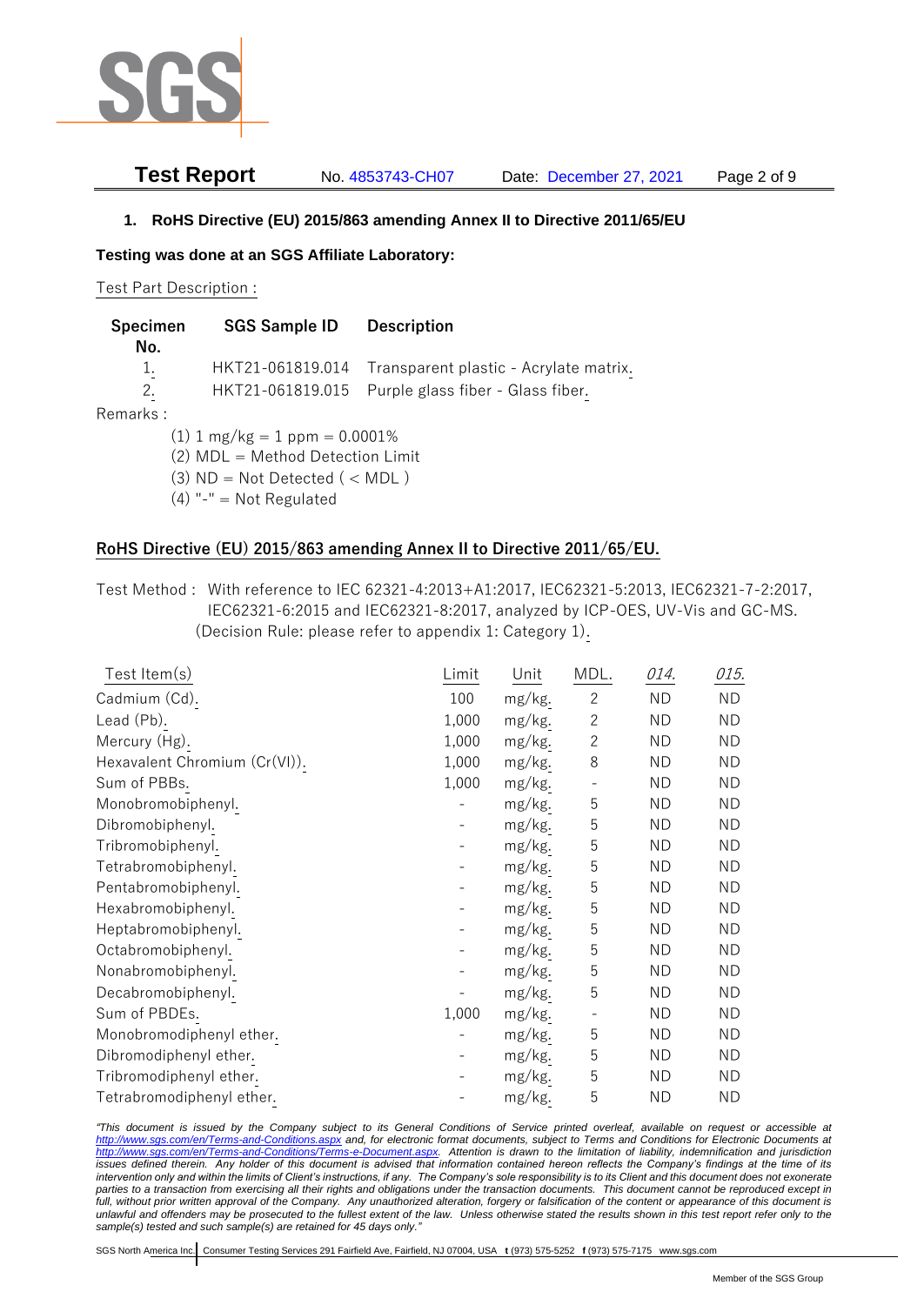

| <b>Test Report</b>                   | No. 4853743-CH07         |        | Date: December 27, 2021 |           | Page 3 of 9 |  |
|--------------------------------------|--------------------------|--------|-------------------------|-----------|-------------|--|
|                                      |                          |        |                         |           |             |  |
| Test Item $(s)$                      | Limit                    | Unit   | MDL.                    | 014.      | 015.        |  |
| Pentabromodiphenyl ether.            |                          | mg/kg. | 5                       | <b>ND</b> | <b>ND</b>   |  |
| Hexabromodiphenyl ether.             |                          | mg/kg. | 5                       | <b>ND</b> | <b>ND</b>   |  |
| Heptabromodiphenyl ether.            | $\overline{\phantom{a}}$ | mg/kg. | 5                       | ND.       | <b>ND</b>   |  |
| Octabromodiphenyl ether.             | -                        | mg/kg. | 5                       | ND.       | ND.         |  |
| Nonabromodiphenyl ether.             |                          | mg/kg. | 5                       | <b>ND</b> | <b>ND</b>   |  |
| Decabromodiphenyl ether.             |                          | mg/kg. | 5                       | <b>ND</b> | <b>ND</b>   |  |
| Dibutyl Phthalate (DBP).             | 1,000                    | mg/kg. | 50                      | <b>ND</b> | <b>ND</b>   |  |
| Benzylbutyl Phthalate (BBP).         | 1,000                    | mg/kg. | 50                      | ND.       | <b>ND</b>   |  |
| Bis-(2-ethylhexyl) Phthalate (DEHP). | 1,000                    | mg/kg. | 50                      | <b>ND</b> | <b>ND</b>   |  |
| Diisobutyl Phthalate (DIBP).         | 1,000                    | mg/kg. | 50                      | ND.       | ND          |  |

Notes :

(1) The maximum permissible limit is quoted from RoHS Directive (EU) 2015/863. IEC 62321 series is equivalent to EN 62321 series [http://www.cenelec.eu/dyn/www/f?p=104:30:1742232870351101::::FSP\\_ORG\\_ID,FSP\\_LANG\\_](http://www.cenelec.eu/dyn/www/f?p=104:30:1742232870351101::::FSP_ORG_ID,FSP_LANG_ID:1258637,25) [ID:1258637,25.](http://www.cenelec.eu/dyn/www/f?p=104:30:1742232870351101::::FSP_ORG_ID,FSP_LANG_ID:1258637,25)

# **2. Halogen**

# **Testing was done at an SGS Affiliate Laboratory:**

Test Method : With reference to EN 14582:2016, analysis was performed by IC..

| Limit                    | Jnit   | MDL. | 014. | 015. |
|--------------------------|--------|------|------|------|
| $\overline{\phantom{a}}$ | mg/kg. | 50   | ΝD   | ΝD   |
| $\overline{\phantom{a}}$ | mg/kg. | 50   | 400  | ΝD   |
| $\overline{\phantom{a}}$ | mg/kg. | 50   | ΝD   | ΝD   |
| $\overline{\phantom{0}}$ | mg/kg. | 50   | ND   | ΝD   |
|                          |        |      |      |      |

Notes :

(1) The measurement report of the expanded uncertainty with confident level 95% by coverage factor k=2, is 20% for each analyte of Fluorine, Chlorine, Bromine and Iodine.

*<sup>&</sup>quot;This document is issued by the Company subject to its General Conditions of Service printed overleaf, available on request or accessible at <http://www.sgs.com/en/Terms-and-Conditions.aspx> and, for electronic format documents, subject to Terms and Conditions for Electronic Documents at [http://www.sgs.com/en/Terms-and-Conditions/Terms-e-Document.aspx.](http://www.sgs.com/en/Terms-and-Conditions/Terms-e-Document.aspx) Attention is drawn to the limitation of liability, indemnification and jurisdiction issues defined therein. Any holder of this document is advised that information contained hereon reflects the Company's findings at the time of its intervention only and within the limits of Client's instructions, if any. The Company's sole responsibility is to its Client and this document does not exonerate parties to a transaction from exercising all their rights and obligations under the transaction documents. This document cannot be reproduced except in full, without prior written approval of the Company. Any unauthorized alteration, forgery or falsification of the content or appearance of this document is unlawful and offenders may be prosecuted to the fullest extent of the law. Unless otherwise stated the results shown in this test report refer only to the sample(s) tested and such sample(s) are retained for 45 days only."*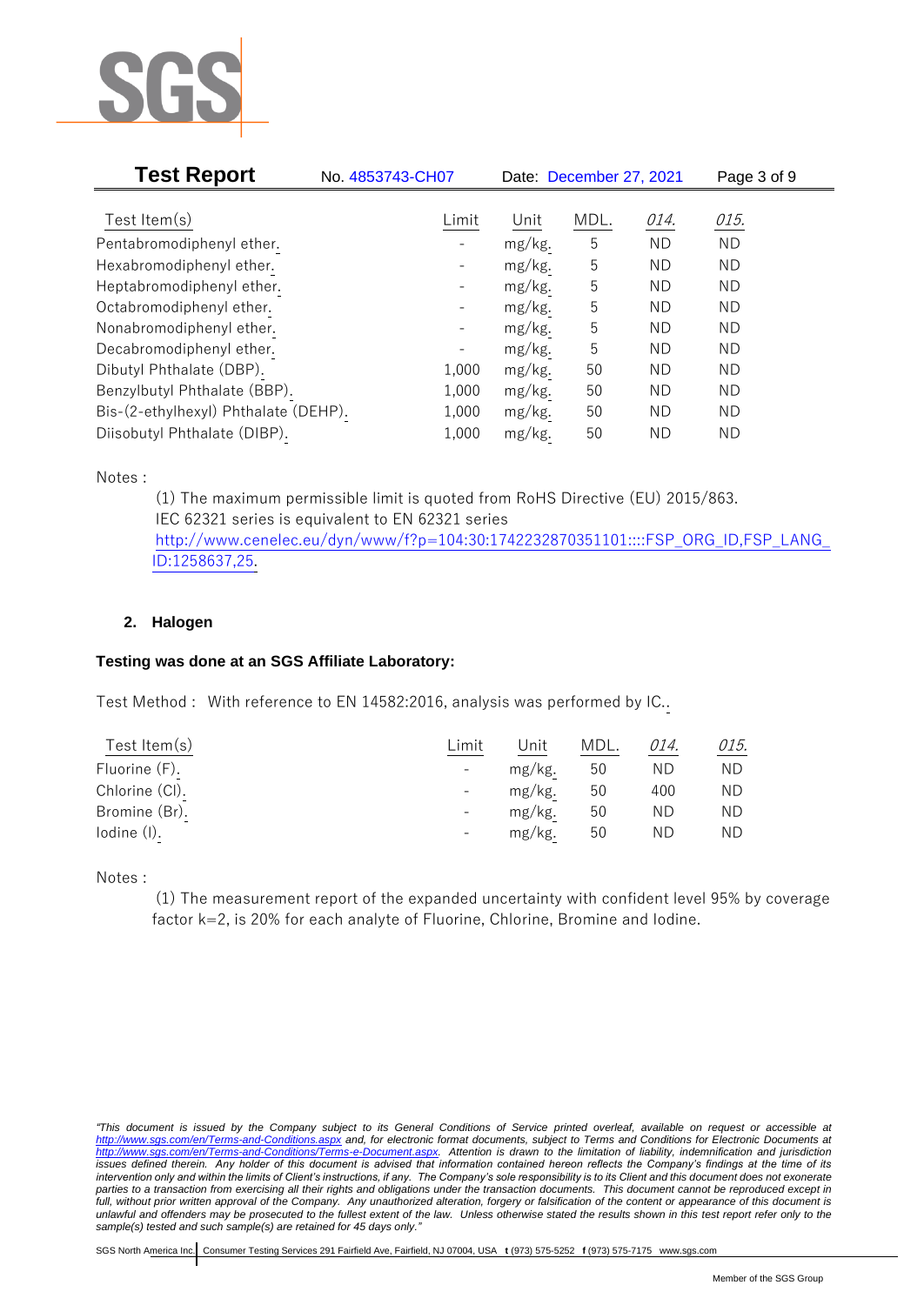

## Appendix 1

| Category                | Decision Rule Statement                                                                                                                                                                                                                                                                                                                                                                                                                                                                                                                                                                                                                                                                                                                                                                                                                                                                                                                                                                                                                                                                                                                                                                                                                                                                                                                                                                                                                                                                                                       |
|-------------------------|-------------------------------------------------------------------------------------------------------------------------------------------------------------------------------------------------------------------------------------------------------------------------------------------------------------------------------------------------------------------------------------------------------------------------------------------------------------------------------------------------------------------------------------------------------------------------------------------------------------------------------------------------------------------------------------------------------------------------------------------------------------------------------------------------------------------------------------------------------------------------------------------------------------------------------------------------------------------------------------------------------------------------------------------------------------------------------------------------------------------------------------------------------------------------------------------------------------------------------------------------------------------------------------------------------------------------------------------------------------------------------------------------------------------------------------------------------------------------------------------------------------------------------|
| 1                       | The decision rule for conformity reporting is based on the non-binary statement with quard band (is<br>equal to the expanded measurement uncertainty with a 95% coverage probability, w = U95) in<br>ILAC-G8:09/2019 Clause 4.2.3.<br>"Pass - the measured value is within (or below / above) the acceptance limit, where the<br>А.<br>acceptance limit is below / above to the quard band," or "Pass - The measured values were<br>observed in tolerance at the points tested. The specific false accept risk is up to 2.5%.".<br><b>B</b><br>"Conditional Pass - The measured values were observed in tolerance at the points tested.<br>However, a portion of the expanded measurement uncertainty intervals about one or more<br>measured values exceeded / out of tolerance. When the measured result is close to the<br>tolerance, the specific false accept risk is up to 50%.".<br>$C_{n}$<br>"Conditional Fail - One or more measured values were observed out of tolerance at the<br>points tested. However, a portion of the expanded measurement uncertainty intervals about<br>one or more measured values were in tolerance. When the measured result is close to the<br>tolerance, the specific false reject risk is up to 50%.".<br>"Fail - the measured value is out of (or below / above) the tolerance limit added / subtracted<br>D.<br>to the guard band." or "Fail - One or more measured values were observed out of tolerance<br>at the points tested". The specific false reject risk is up to 2.5%. |
| $\overline{2}$          | The decision rule for conformity reporting is based on BS EN 1811:2011+A1:2015: Reference test<br>method for release of nickel from all post assemblies which are inserted into pierced parts of the<br>human body and articles intended to come into direct and prolonged contact with the skin in<br>Section 9.2 interpretation of results.                                                                                                                                                                                                                                                                                                                                                                                                                                                                                                                                                                                                                                                                                                                                                                                                                                                                                                                                                                                                                                                                                                                                                                                 |
| $\overline{3}$          | The decision rule for conformity reporting is based on the general consideration of simple<br>acceptance as stated in ISO/IEC Guide 98-3: "Uncertainty of measurement - Part 3: Guide to the<br>expression of uncertainty in measurement (GUM 1995)", and more specifically for analytical<br>measurements to the EURACHEM/CITAC Guide 2012 "Quantifying Uncertainty in Analytical<br>Measurement *                                                                                                                                                                                                                                                                                                                                                                                                                                                                                                                                                                                                                                                                                                                                                                                                                                                                                                                                                                                                                                                                                                                           |
| 4                       | The decision rule for conformity reporting is according to the IEC 62321-7-1 Edition 1.0 2015-09<br>Section 7: Table 1-(comparison to standard and interpretation of result)                                                                                                                                                                                                                                                                                                                                                                                                                                                                                                                                                                                                                                                                                                                                                                                                                                                                                                                                                                                                                                                                                                                                                                                                                                                                                                                                                  |
| 5                       | The decision rule for conformity reporting is according to the IEC 62321-3-1 Edition 1.0 2013-06<br>Annex A.3 interpretation of result.                                                                                                                                                                                                                                                                                                                                                                                                                                                                                                                                                                                                                                                                                                                                                                                                                                                                                                                                                                                                                                                                                                                                                                                                                                                                                                                                                                                       |
| 6                       | The decision rule for conformity reporting is according to the GB/T 26125-2011 Annex A to H                                                                                                                                                                                                                                                                                                                                                                                                                                                                                                                                                                                                                                                                                                                                                                                                                                                                                                                                                                                                                                                                                                                                                                                                                                                                                                                                                                                                                                   |
| 7                       | The decision rule for conformity reporting is according to the requested specification or standard<br>(ASTM F963-17 section 4.3.5)                                                                                                                                                                                                                                                                                                                                                                                                                                                                                                                                                                                                                                                                                                                                                                                                                                                                                                                                                                                                                                                                                                                                                                                                                                                                                                                                                                                            |
| $\overline{\mathbf{8}}$ | The decision rule for conformity reporting is according to the requested specification or standard<br>(AS/NZS ISO 8124 Part 3 section 4.2)                                                                                                                                                                                                                                                                                                                                                                                                                                                                                                                                                                                                                                                                                                                                                                                                                                                                                                                                                                                                                                                                                                                                                                                                                                                                                                                                                                                    |
| Remark                  | If the decision rule is not feasible to be used and the uncertainty of the result is able to be provided.<br>the uncertainty range of the result will be shown in the report. Otherwise, only result will be shown<br>in the report.                                                                                                                                                                                                                                                                                                                                                                                                                                                                                                                                                                                                                                                                                                                                                                                                                                                                                                                                                                                                                                                                                                                                                                                                                                                                                          |

*"This document is issued by the Company subject to its General Conditions of Service printed overleaf, available on request or accessible at <http://www.sgs.com/en/Terms-and-Conditions.aspx> and, for electronic format documents, subject to Terms and Conditions for Electronic Documents at [http://www.sgs.com/en/Terms-and-Conditions/Terms-e-Document.aspx.](http://www.sgs.com/en/Terms-and-Conditions/Terms-e-Document.aspx) Attention is drawn to the limitation of liability, indemnification and jurisdiction issues defined therein. Any holder of this document is advised that information contained hereon reflects the Company's findings at the time of its intervention only and within the limits of Client's instructions, if any. The Company's sole responsibility is to its Client and this document does not exonerate parties to a transaction from exercising all their rights and obligations under the transaction documents. This document cannot be reproduced except in full, without prior written approval of the Company. Any unauthorized alteration, forgery or falsification of the content or appearance of this document is unlawful and offenders may be prosecuted to the fullest extent of the law. Unless otherwise stated the results shown in this test report refer only to the sample(s) tested and such sample(s) are retained for 45 days only."*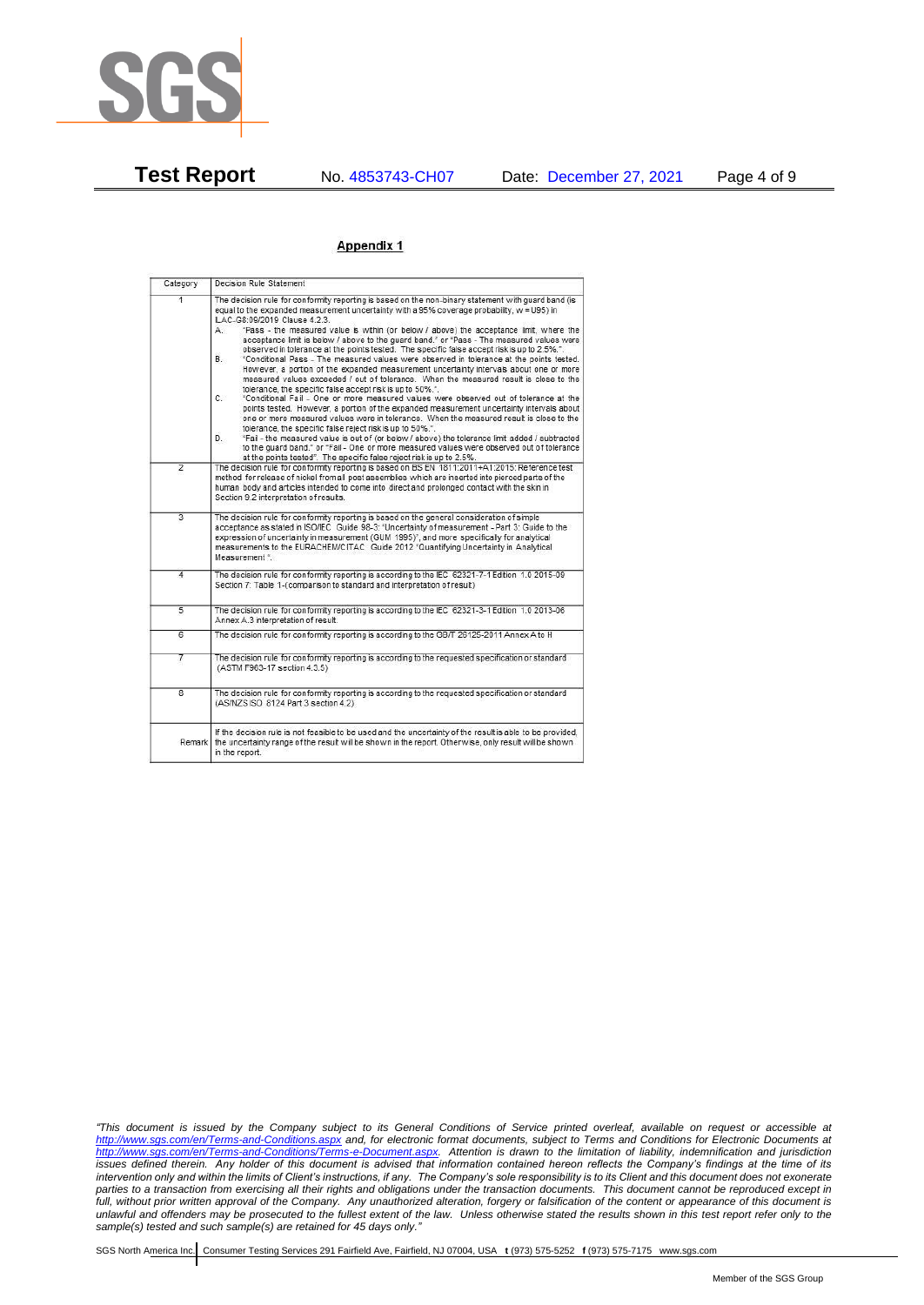

| <b>Test Report</b> | No. 4853743-CH07 | Date: December 27, 2021 | Page 5 of 9 |
|--------------------|------------------|-------------------------|-------------|
|                    |                  |                         |             |

Flowchart:



Note : 1) Boiling water test method was also performed for the analysis of Cr (VI) in metal sample. 2) The polymeric samples were dissolved totally by pre-conditioning method according to above flow chat for Cd, Pb and Hg contents analysis

| Operator       | Chiu Kan Yuen/ Tang Koon Pang (Acid digestion) |  |
|----------------|------------------------------------------------|--|
|                | Chiu Kan Yuen (Dry Ashing)                     |  |
|                | Nick Liu (Hexavalent Chromium)                 |  |
|                | Kent Wan (PBBs and PBDEs)                      |  |
| Section Chief: | Chan Chun Kit, Dickson                         |  |

*"This document is issued by the Company subject to its General Conditions of Service printed overleaf, available on request or accessible at <http://www.sgs.com/en/Terms-and-Conditions.aspx> and, for electronic format documents, subject to Terms and Conditions for Electronic Documents at [http://www.sgs.com/en/Terms-and-Conditions/Terms-e-Document.aspx.](http://www.sgs.com/en/Terms-and-Conditions/Terms-e-Document.aspx) Attention is drawn to the limitation of liability, indemnification and jurisdiction issues defined therein. Any holder of this document is advised that information contained hereon reflects the Company's findings at the time of its intervention only and within the limits of Client's instructions, if any. The Company's sole responsibility is to its Client and this document does not exonerate*  parties to a transaction from exercising all their rights and obligations under the transaction documents. This document cannot be reproduced except in *full, without prior written approval of the Company. Any unauthorized alteration, forgery or falsification of the content or appearance of this document is unlawful and offenders may be prosecuted to the fullest extent of the law. Unless otherwise stated the results shown in this test report refer only to the sample(s) tested and such sample(s) are retained for 45 days only."*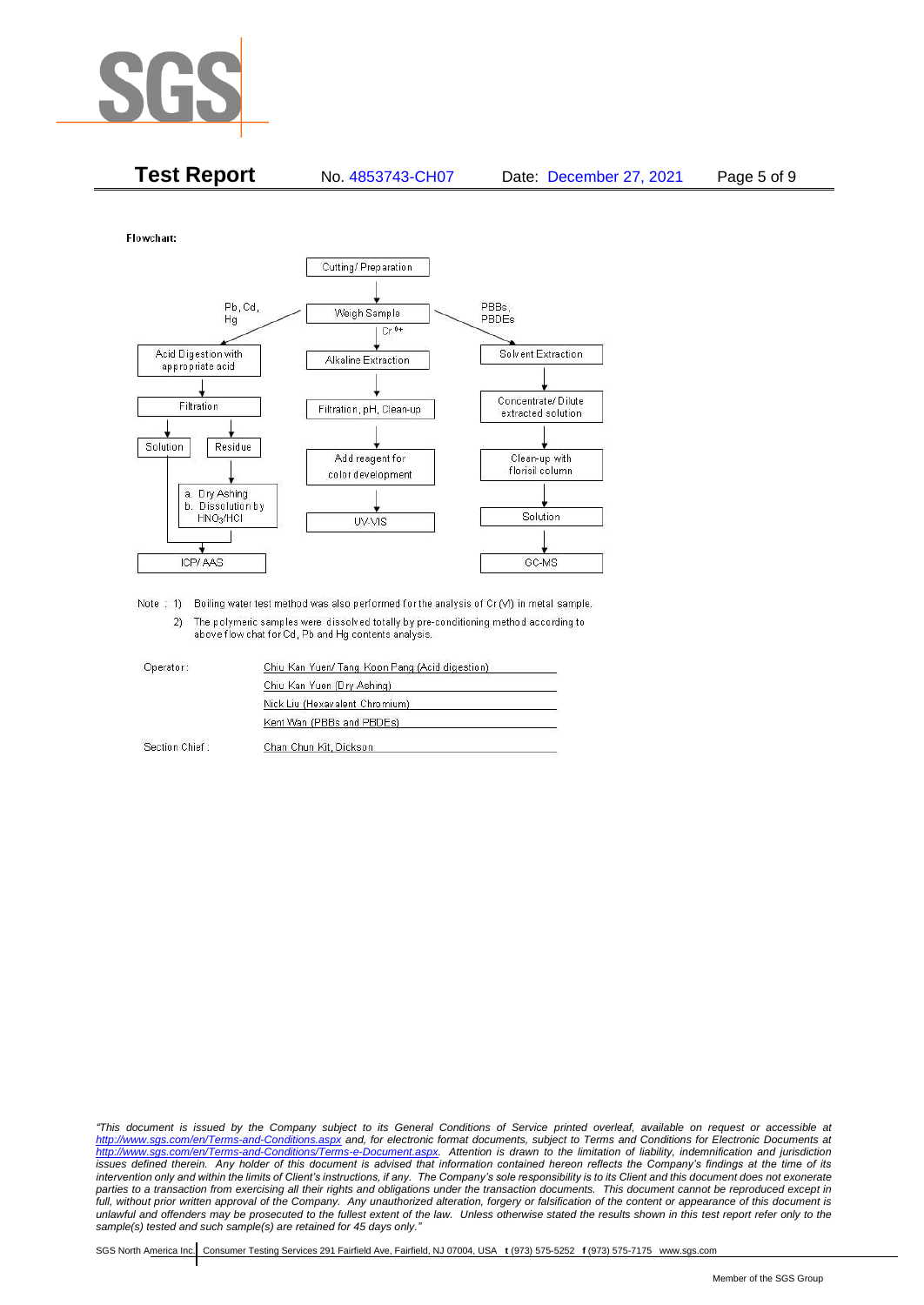

### **Flowchart for Phthalates measurement**

Method: IEC 62321-8:2017



Tested by Checked by Lumpy Lee

Edmund Kwan

*"This document is issued by the Company subject to its General Conditions of Service printed overleaf, available on request or accessible at <http://www.sgs.com/en/Terms-and-Conditions.aspx> and, for electronic format documents, subject to Terms and Conditions for Electronic Documents at [http://www.sgs.com/en/Terms-and-Conditions/Terms-e-Document.aspx.](http://www.sgs.com/en/Terms-and-Conditions/Terms-e-Document.aspx) Attention is drawn to the limitation of liability, indemnification and jurisdiction issues defined therein. Any holder of this document is advised that information contained hereon reflects the Company's findings at the time of its intervention only and within the limits of Client's instructions, if any. The Company's sole responsibility is to its Client and this document does not exonerate*  parties to a transaction from exercising all their rights and obligations under the transaction documents. This document cannot be reproduced except in *full, without prior written approval of the Company. Any unauthorized alteration, forgery or falsification of the content or appearance of this document is unlawful and offenders may be prosecuted to the fullest extent of the law. Unless otherwise stated the results shown in this test report refer only to the sample(s) tested and such sample(s) are retained for 45 days only."*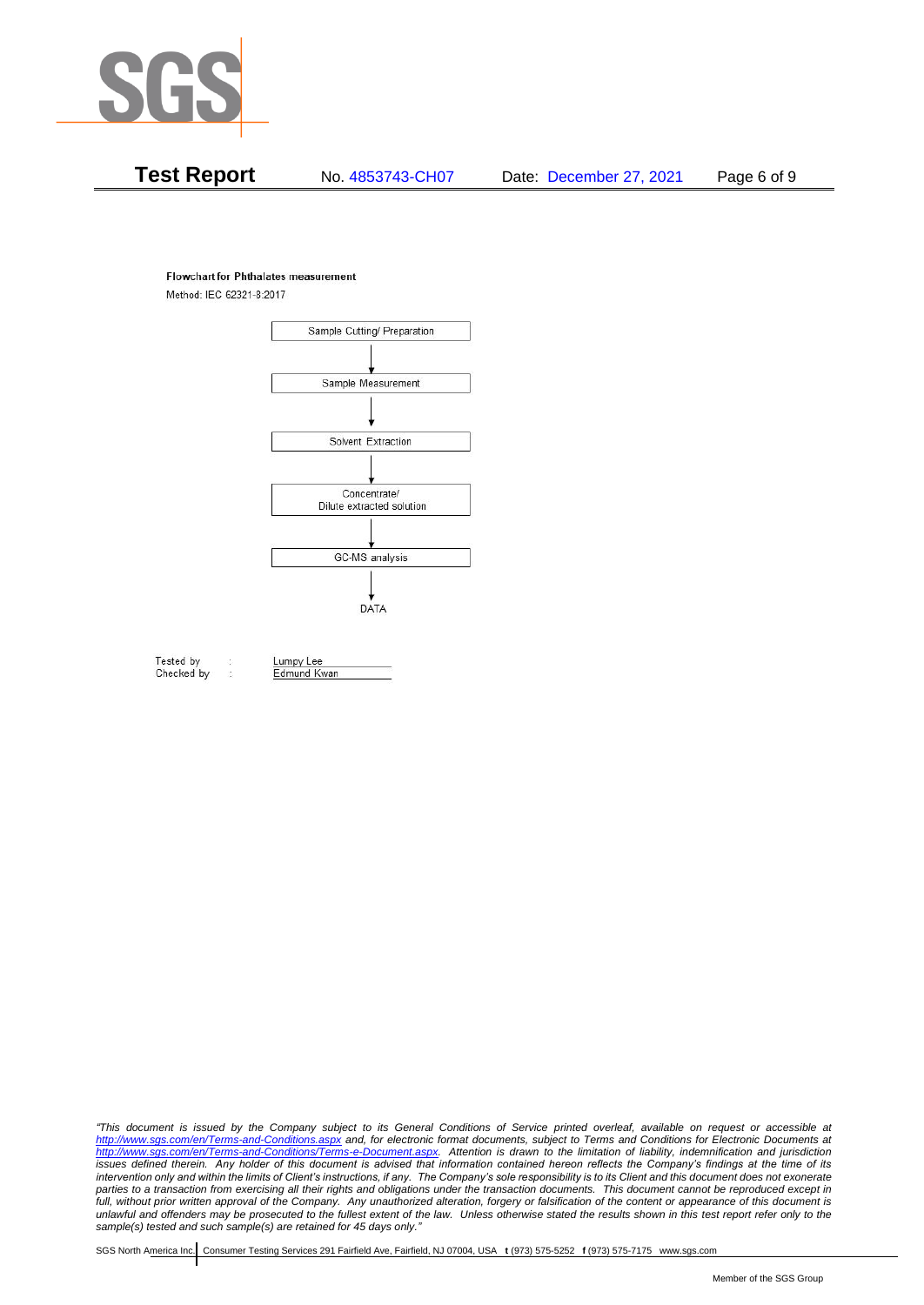

**Test Report** No. 4853743-CH07 Date: December 27, 2021 Page 7 of 9

Flowchart of IEC 62321 for metal analysis



The metallic samples were dissolved totally by pre-conditioning method according to above flow chart for Cd, Pb and Hg contents analysis.

| Operator:      | Nick Liu (Hexavalent Chromium)                  |  |  |
|----------------|-------------------------------------------------|--|--|
|                | Tang Koon Pang / Chiu Kan Yuen (Acid digestion) |  |  |
| Section Chief: | Chan Chun Kit, Dickson                          |  |  |

*"This document is issued by the Company subject to its General Conditions of Service printed overleaf, available on request or accessible at <http://www.sgs.com/en/Terms-and-Conditions.aspx> and, for electronic format documents, subject to Terms and Conditions for Electronic Documents at [http://www.sgs.com/en/Terms-and-Conditions/Terms-e-Document.aspx.](http://www.sgs.com/en/Terms-and-Conditions/Terms-e-Document.aspx) Attention is drawn to the limitation of liability, indemnification and jurisdiction issues defined therein. Any holder of this document is advised that information contained hereon reflects the Company's findings at the time of its intervention only and within the limits of Client's instructions, if any. The Company's sole responsibility is to its Client and this document does not exonerate parties to a transaction from exercising all their rights and obligations under the transaction documents. This document cannot be reproduced except in full, without prior written approval of the Company. Any unauthorized alteration, forgery or falsification of the content or appearance of this document is unlawful and offenders may be prosecuted to the fullest extent of the law. Unless otherwise stated the results shown in this test report refer only to the sample(s) tested and such sample(s) are retained for 45 days only."*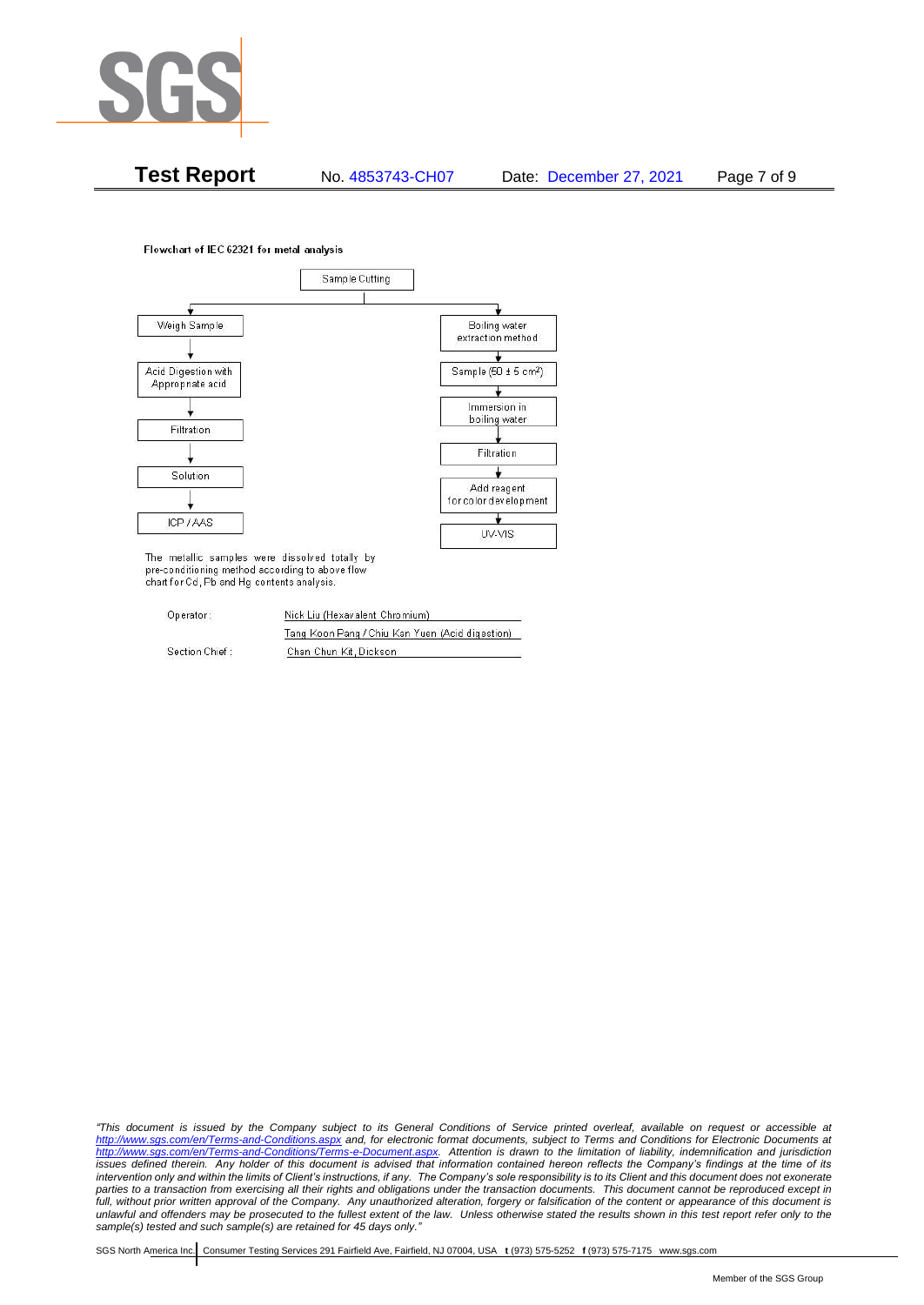

## **Flowchart for Halogen Free Test**

Method: BS EN14582:2016



Operator: Tang Ying Sam Supervisor: Chan Chun Kit (Dickson)

*"This document is issued by the Company subject to its General Conditions of Service printed overleaf, available on request or accessible at <http://www.sgs.com/en/Terms-and-Conditions.aspx> and, for electronic format documents, subject to Terms and Conditions for Electronic Documents at [http://www.sgs.com/en/Terms-and-Conditions/Terms-e-Document.aspx.](http://www.sgs.com/en/Terms-and-Conditions/Terms-e-Document.aspx) Attention is drawn to the limitation of liability, indemnification and jurisdiction issues defined therein. Any holder of this document is advised that information contained hereon reflects the Company's findings at the time of its intervention only and within the limits of Client's instructions, if any. The Company's sole responsibility is to its Client and this document does not exonerate*  parties to a transaction from exercising all their rights and obligations under the transaction documents. This document cannot be reproduced except in *full, without prior written approval of the Company. Any unauthorized alteration, forgery or falsification of the content or appearance of this document is unlawful and offenders may be prosecuted to the fullest extent of the law. Unless otherwise stated the results shown in this test report refer only to the sample(s) tested and such sample(s) are retained for 45 days only."*